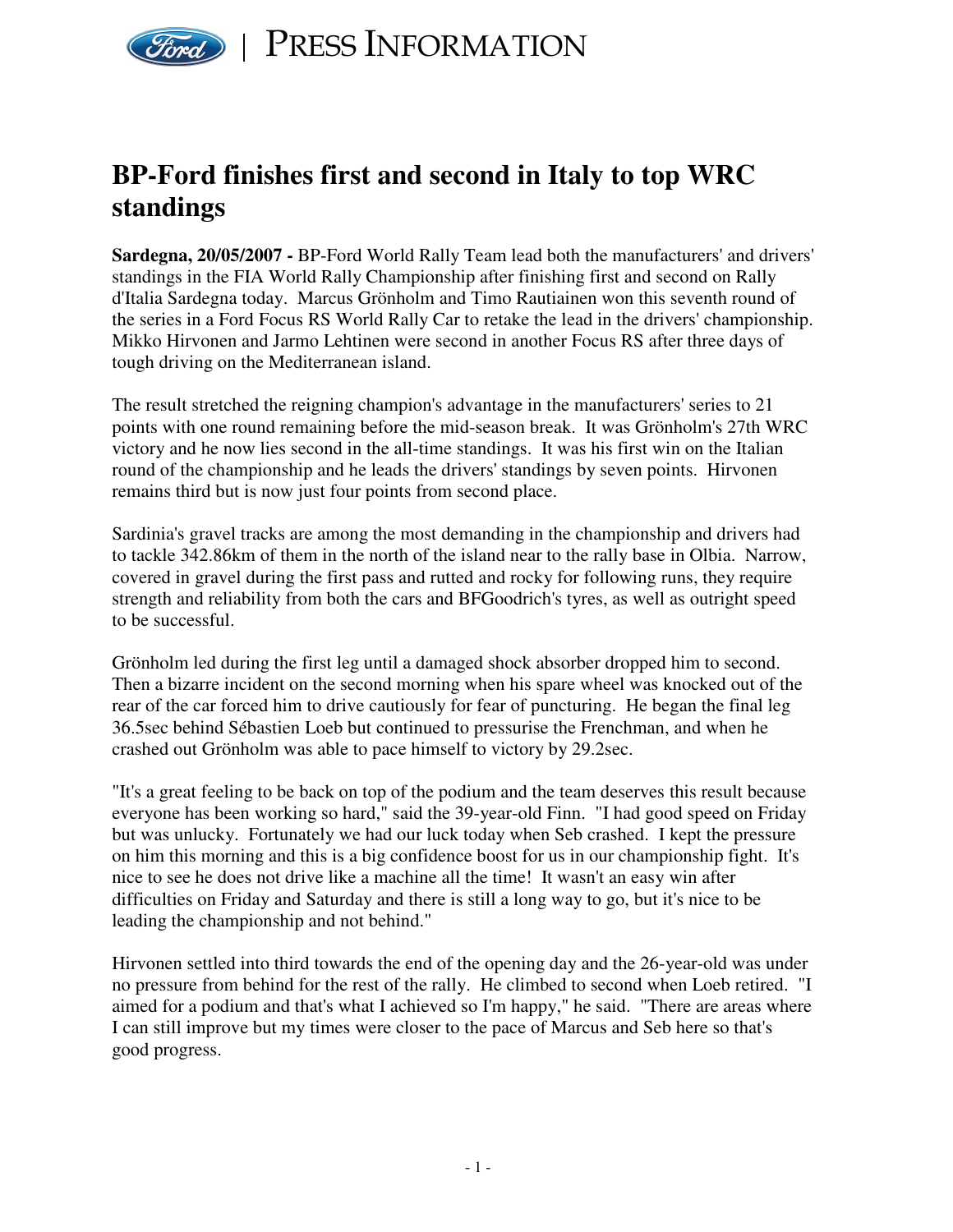

PRESS INFORMATION

"We had ups and downs here but no problems with the Focus and I'd like to thank everyone in the team for its efforts. I've enjoyed this rally enormously. A 1-2 for Ford is excellent and we need to keep going like that for the rest of the season," he added.

BP-Ford team director Malcolm Wilson described his team's performance as 'superb'. "This is Ford's second 1-2 of the season (along with Rally Norway) and was richly deserved. Marcus outpaced Loeb on Friday until problems intervened but he never gave up and earned his reward today. Mikko was his usual consistent self and I'm pleased to see that he has stepped up his speed since the last rally. We're in a great position in both the manufacturers' and drivers' championships and we must concentrate on pressing home our advantage on future rallies," he said.

After Ford of Europe president and CEO John Fleming collected the manufacturers' trophy at the finish ceremony in Porto Cervo, Ford Team RS director Jost Capito said: "John Fleming is rapidly becoming our lucky omen. He came to Monte Carlo, Greece, Finland and Britain last year when we won. He attended in Norway in February when we won and now here. We are thinking of booking him up for the rest of the season!"

## **Final positions**

| 1. M Grönholm/T Rautiainen   | <b>FIN</b> | <b>Ford Focus RS</b>   | 3h 48min 42.0sec      |
|------------------------------|------------|------------------------|-----------------------|
| 2. M Hirvonen/J Lehtinen     | <b>FIN</b> | <b>Ford Focus RS</b>   | 3h 49min 11.2sec      |
| 3. D Sordo/M Marti           | E          | Citroen C <sub>4</sub> | 3h 50min 03.8 sec     |
| 4. H Solberg/C Menkerud      | N          | <b>Ford Focus RS</b>   | 3h 50min 18.6sec      |
| 5. P Solberg/P Mills         | N          | Subaru Impreza         | $3h$ 51 min 16.2 sec  |
| 6. T Gardemeister/J Honkanen | <b>FIN</b> | Mitsubishi Lancer      | 3h 53min 44.1sec      |
| 7. M Stohl/I Minor           | A          | Citroen Xsara          | 3h 54min 10.6sec      |
| 8. J Hanninen/M Markkula     | <b>FIN</b> | Mitsubishi Lancer      | 3h 58 min 13.7 sec    |
| 9. J-M Latvala/M Anttila     | <b>FIN</b> | <b>Ford Focus RS</b>   | 4h 00min 09.7sec      |
| 10 C Atkinson/ S Prévot      | <b>AUS</b> | Subaru Impreza         | $4h$ 05 $min$ 01.4sec |
| Drivers                      |            | Manufacturers          |                       |

| 1. M Grönholm   | 55 <sub>pts</sub> | 1. BP-Ford                      | 99 <sub>pts</sub> |
|-----------------|-------------------|---------------------------------|-------------------|
| 2. S Loeb       | 48pts             | 2. Citroen Total                | 78pts             |
| 3. M Hirvonen   | 44 <sub>pts</sub> | 3. Stobart VK M-Sport Ford37pts |                   |
| 4. D Sordo      | 28pts             | 4. Subaru                       | 34 <sub>pts</sub> |
| $5 = H$ Solberg | 20pts             | 5. OMV Kronos Citroen           | 25 <sub>pts</sub> |
| $5 = P$ Solberg | 20pts             |                                 |                   |